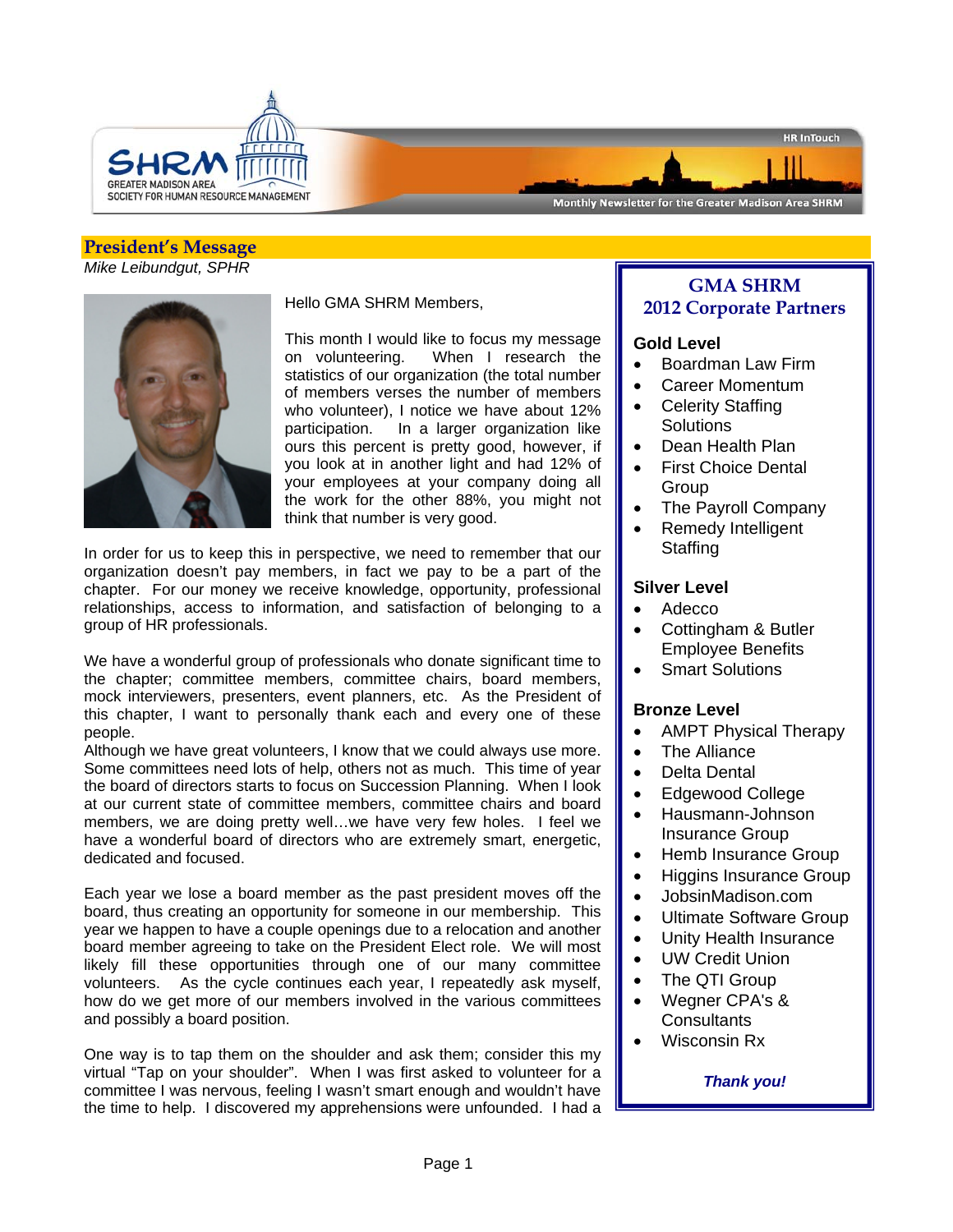lot to offer and the time commitment was about an hour or two a month. Nine years later I'm writing this message attempting to convince others to share in my experience and all that I have gained by volunteering.

So now I challenge all of you out there in cyberland…can you spare your knowledge? Can you share you time? Are you willing to help our great chapter move into the future as one of the best chapters in the nation? I think yes.

Thanks again to all our volunteers and members in making us one of the best chapters in the nation.

Go inspire someone today!

Mike Leibundgut, SPHR President

## **GMA SHRM Board of Directors**











Mike Leibundgut, **SPHR** President



Dave Furlan, PHR Immediate Past President

Wendy Brendel, SPHR Secretary Treasurer

JoAnna Vanderpoel, PHR VP, Membership



Tara Conger, PHR VP, Marketing & Communications



Jeff Russell VP, Programming





Jake Siudzinski Director, Education & Development

Michelle Thoren Director Workforce Readiness & Diversity

**Tammy Barden** Director, Government **Affairs** 

#### **Government Affairs Update**

**Recess Appointments to the NLRB**  *Contributed by Jason Gault, PHR*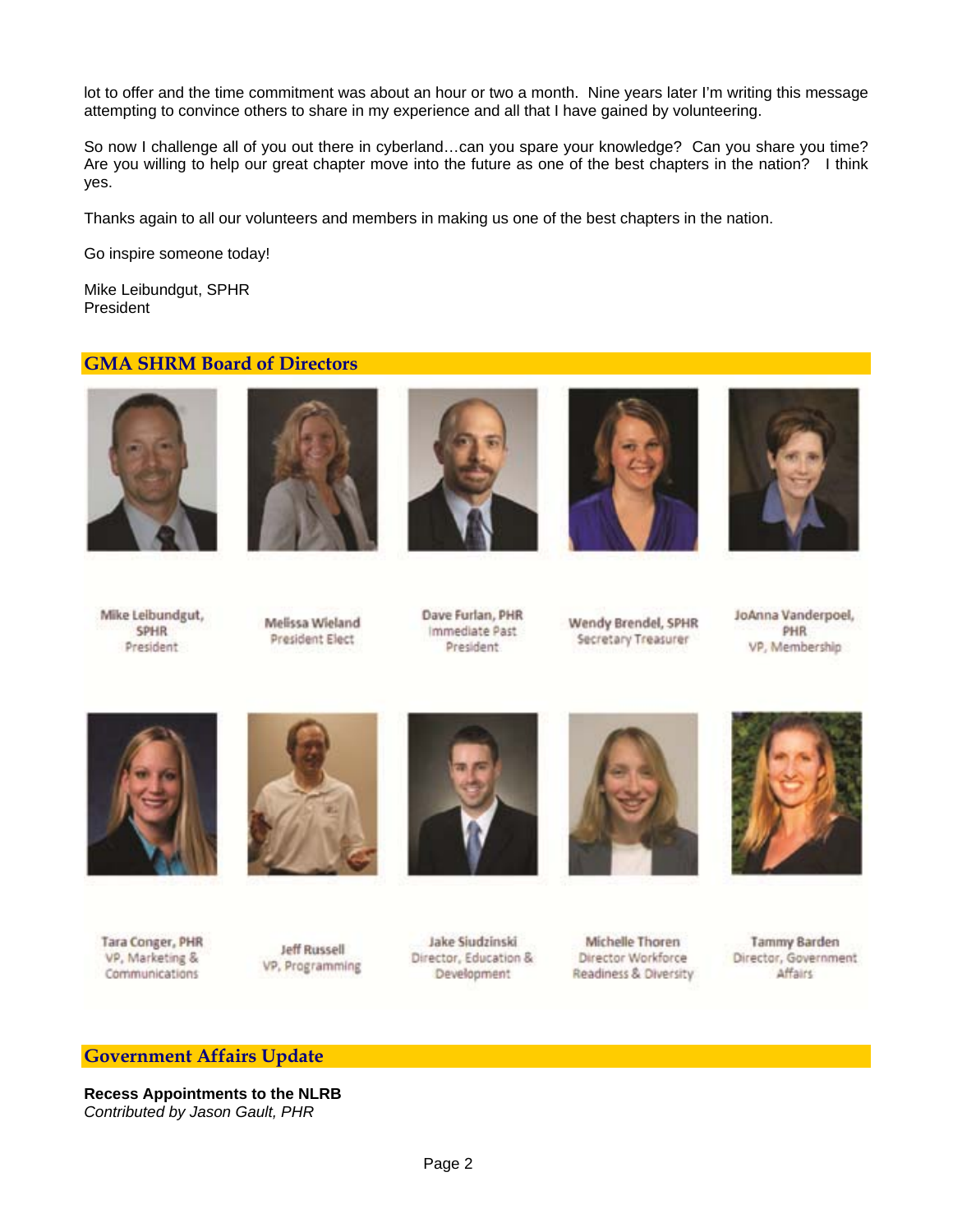President Obama has made a recess appointment to place two Democrats and one Republican on the National Labor Relations Board. The appointees include Democratic union lawyer Richard Griffin, Democratic Labor Department official Sharon Block, and Republican NLRB lawyer Terence Flynn. The Board lost its quorum and much of its decision-making ability when the term of Democrat Craig Becker—an earlier recess appointee expired.

These recess appointments allow the NLRB to fully function again, and returns the Board to its full slate of five members, creating a quorum for the first time since August 2010. Without a quorum, the Board cannot rule on cases or create new regulations.

A key role of the Board is to supervise union elections and referee disputes between the nation's private-sector employers and employees, in part by deciding cases brought to the agency. Last year, the Board passed rules that would make it more difficult for employers to stall union-organizing elections, and drafted regulations that would require employers to post a notice informing workers about their right to join a union.

Some labor lawyers who represent employers suggested that lawmakers might legally challenge Mr. Obama's appointments as un-constitutional; arguing that Congress was never fully out of session, and therefore recess appointments cannot be made. More news of pending court challenges will undoubtedly surface as labor lawyers further evaluate the situation. In their respective terms, President Bill Clinton made 139 recess appointments, President George W. Bush made 171, and President Obama has made 32.

Mr. Griffin is the general counsel for International Union of Operating Engineers and serves on the board of the lawyers coordinating committee for the AFL-CIO labor federation. In the early 1980s, he served as a counsel to NLRB board members.

Ms. Block is the Labor Department's deputy assistant secretary for congressional affairs. She was previously the senior labor and employment counsel for the Senate Committee on Health Education Labor and Pensions.

Mr. Flynn, who was nominated by Mr. Obama in January 2011, is chief counsel to the NLRB's lone Republican member, Brian Hayes.

(Adapted from 'Obama makes recess appointments to NLRB' by Melanie Trottman: http://online.wsj.com/article/SB10001424052970203513604577141411919152318.html )

### **Compensation and Benefits**

#### **Quiet Compensation**

*Contributed by John F. Macek LCSW* 

"Rules is rules." Right? Yes, but don't let this mentality interfere with how you manage personnel in your exempt categories. If you wish to keep these high performing individuals, you must occasionally break the rules.

Exempt personnel are paid to get a job done. Sometimes that means working many additional hours to meet project deadlines. They know to expect that to meet deadlines or special needs. The risk is that when fatigue sets in, proficiency can dramatically drop. It takes more effort to get less done. It's wise to watch for excess fatigue and offer breaks when respite is needed.

Early in my career, I learned that occasional "rule breaking" pays big dividends. What I mean by this is that most exempt personnel do not work for bread alone. They want psychic rewards such as job satisfaction. It's most effective to offer psychic reward in real time. If recognition is delayed until the annual evaluation, the opportunity for effective positive reinforcement is greatly diminished.

In order to provide rewards for outstanding performance closer to real-time, it can be done in a number of ways, some of which may slightly bend the rules. Think of it as "quiet compensation." Here are some methods that provide appropriate recognition without violating a company's policy of "fairness."

Click here for the full article.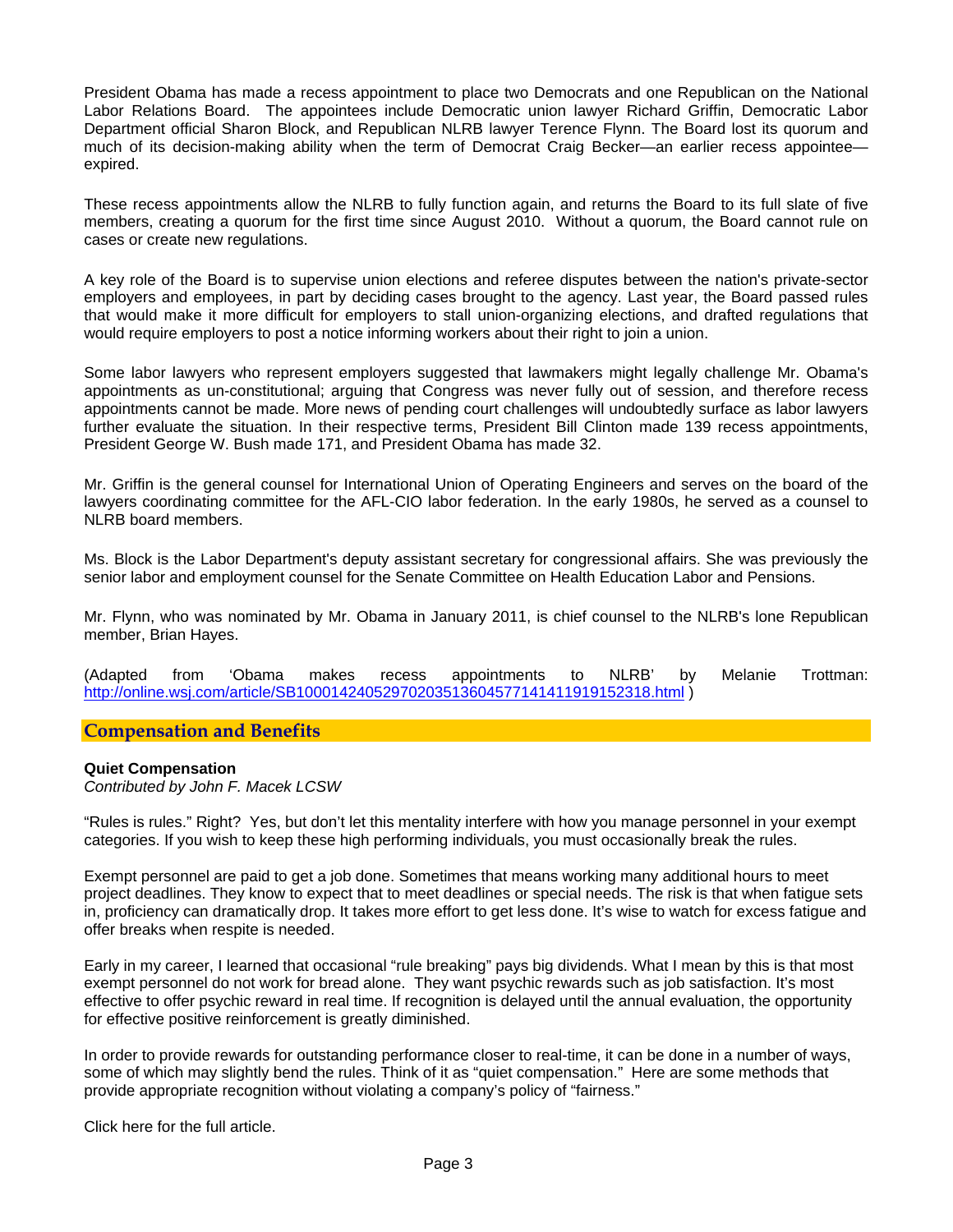### **Diversity**

## **Employee Relations**

#### **Talent Management**

#### **Time is of the essence in winning the talent game**

*Contributed by Joyce Russell, EVP & President, Adecco Staffing US* 

In any job market — but perhaps never more than in today's workforce — top talent can come and go in the blink of an eye. It could be assumed that most companies are nimble and poised to react quickly and efficiently in order to ensure they get available top talent, but this isn't always the case. Some organizations believe that a longer hiring process is a good thing because it ensures that a company has adequate time to compare candidates and be absolutely sure that they are hiring the very best person for the position. While there is some merit to this idea, it overlooks an important fact — hiring must be equally viewed as both a people decision and a business decision.

Quite simply, hiring happens when a person is needed to fill a business requirement or gap. When hiring an employee makes sense for the business, then it will happen. If not, then it won't — a concept clearly illustrated by the job market of 2009. When examining the make-up of a company, it's not only important to examine all the components that make a business successful and profitable, but to understand how top talent is an integral part of that equation — a core part of its DNA.

Click here for the full article.

**Technology in HR** 

**Professional Development**

**Community Events** 

**GMA SHRM Social Media** 

**'Like' us on Facebook!** 

Have you liked us on Facebook yet? Visit http://www.facebook.com/#!/GMASHRM. Another great way to stay connected to GMA SHRM and your HR 'friends'.

Please note - By "liking" the Greater Madison Area SHRM page you will not be sharing your personal Facebook page with the other users that "like" GMA SHRM. If you have your settings set to friends only, only those you "friend" will see your page.

#### **Follow us on Twitter!**

Do you tweet? Maybe you are a Twewbie (Twitter newbie) and are looking for organizations to follow. Whatever your tweeting experience, you can now follow GMA SHRM on Twitter too!

Twitter = http://twitter.com/#!/gmashrm

#### **GMA SHRM is LinkedIn**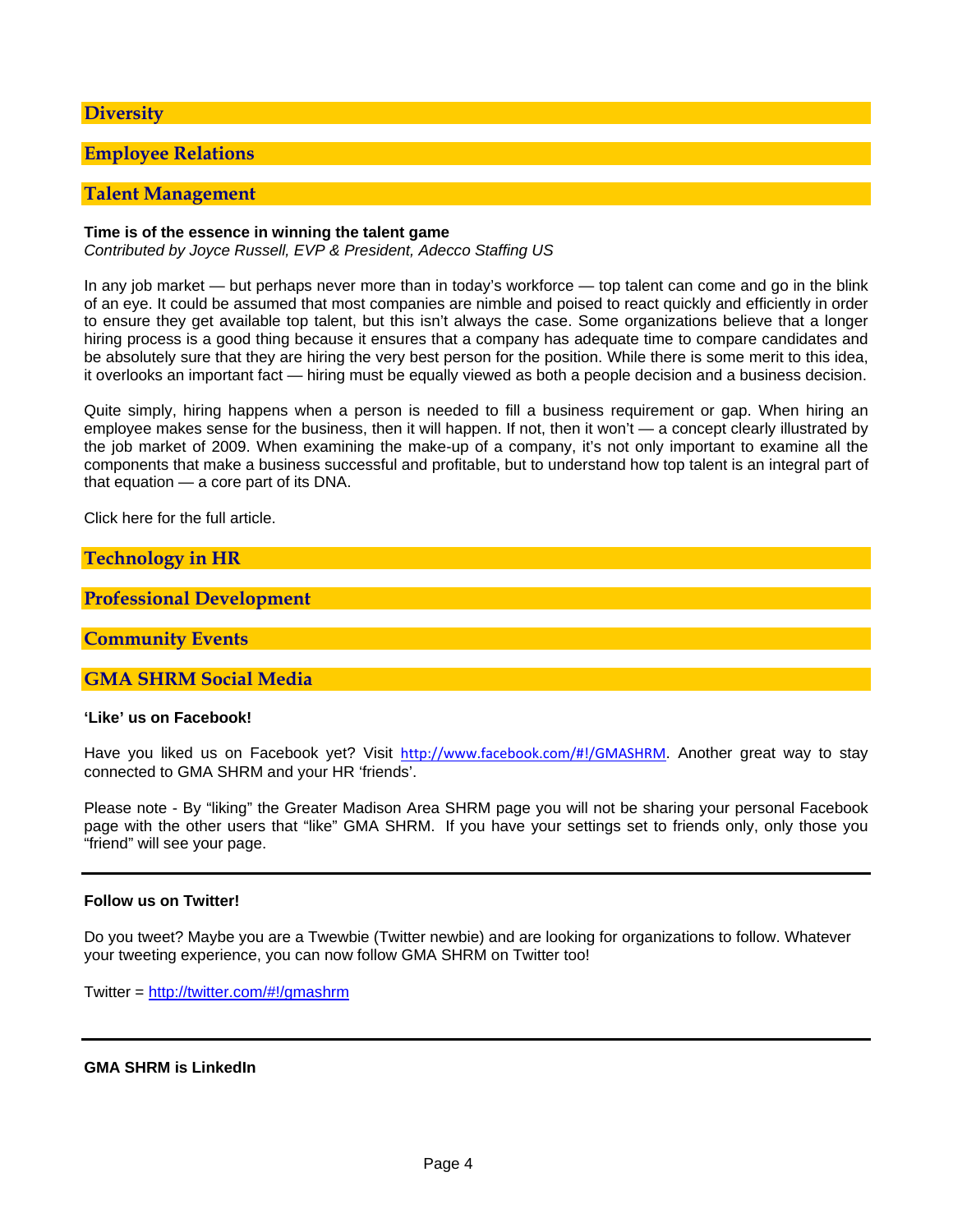Are you on LinkedIn? Come join our GMA SHRM Chapter group on LinkedIn! What is LinkedIn? It's a businessoriented social networking site that can be used to connect with friends (old and new), find or post jobs and get information. In order to join, sign in at www.linkedin.com and keyword search GMA SHRM Chapter.

## **Forward HR**

Want to know what's going on in HR for the other areas of Wisconsin? WI SHRM has a new blog, Forward HR. Click here to take a look.

### **GMA SHRM Upcoming Events**

**Thursday, February 1, 2012, GMA SHRM Roundtable Topic:** Gender & Sexual Diversity in the Workplace **Location:** M3

When was the last time you took the temperature of your corporate culture? Does your organization really support Gender and Sexual Diversity in the Workplace? Join GMASHRM and Out Professionals and Executive Network (OPEN) as we explore timely topics that affect our GLBT workforce. Topics will include:

- Creating a culture that reaches the whole employee population.
- What organizational size can support a LGBT culture?
- Domestic Partner benefits affidavit vs. marriage certificate.
- Common mistakes that employers make.

For more information and to register for this event click here:

**Thursday, February 9, 2012, GMA SHRM Networking Event Location:** The Coliseum Bar

Back by popular demand, Ellen Bartkowiak from UW Madison's Evening and Executive MBA Career Management Center will lead our program in ….. **SPEED NETWORKING**!

What a great way to meet other HR professionals and have fun too! There will be a structured networking session followed by some time to network informally. The event will be held from 4:30-6:30. The program begins at 5:00pm. Registration is free but we do request an RSVP to better plan for the event. Appetizers provided. Cash bar.

For more information and to register for this event click here:

**Thursday, February 23, 2012, GMA SHRM Toolbox** 

**Topic:** What Price is Right? Performance Management and the Business Link to Compensation Programs **Location:** City Center West

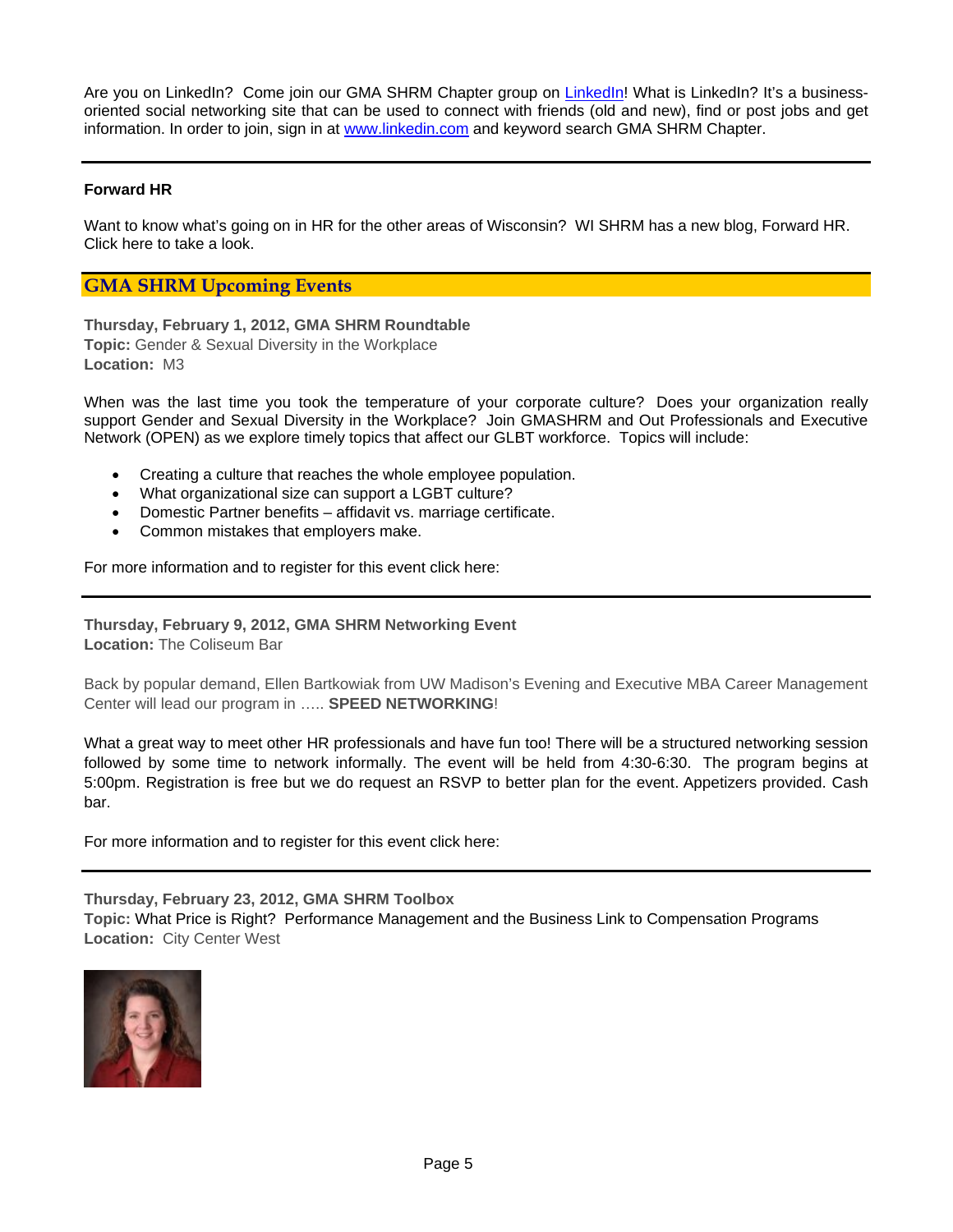Rena Somersan, Director, Compensation Advisory Services at Verisight Inc. will be our guest speaker discussing the trends and pain points of compensation and benefits that many employers are grappling with in an uncertain economy of 2012. Performance management imperatives, 360 reviews, pay-for-performance myths and pitfalls, PIPs and important salary and budget and compensation trends will be reviewed in this interactive session. Using trends research and case-study examples Rena will frame up the employer-employee value proposition of the Total Rewards program in light of employee performance and examine how this relationship has and will continue to change in the coming years.

For more information and to register for this event click here:

**Tuesday, march 20, 2012, GMA SHRM Strategic Summit Topic:** Creating a Coaching Culture **Location:** Alliant Energy Center

As HR professionals, we influence corporate culture in many ways. Culture consists of the unwritten rules we live by, the traditions we uphold, the beliefs, values and assumptions that shape the way we live and work together. It is reinforced through various HR systems we implement (e.g., talent management, incentives/rewards, team development, and performance management).

Your organization feels it would be a competitive advantage to build more of a "coaching culture." Talent development is considered a strategic imperative and coaching from the C-Suite to the frontline is an important part of that. It is on your plate to champion the effort; but, you have a sense that there is a wide gulf between the current culture and the ideal "coaching culture."

This highly interactive session examines the importance of organizational culture and its effect on the achievement of organizational strategies and goals. We'll define what a "coaching culture" looks like and examine the important role coaching plays in talent development and high performance. We will provide specific ideas for developing a coaching culture and challenge participants to model the skills and behaviors essential for success.



Diane Hamilton, PCC, SPHR, is the owner and founder of Calibra, a coaching and consulting firm focused on maximizing leadership potential. Diane's passion is to build better workplaces and improve work lives.

Diane has worked with organizations large and small, across a variety of industries throughout the United States and across the globe. She brings 25 years of practical leadership, management, and business experience to her coaching, training and consulting.

For more information and to register for this event click here:

### **One Day Conference Update**

Please save the date for our 2012 Human Capital Conference on May 15th, 2012. Back by popular demand, Paul Wesselmann - The Ripples Guy, will be one of our keynotes! We have also secured national speaker loved by many from the SHRM National Leadership Conference, Bob Kelleher. More information will be provided soon on our website!

## **GMA SHRM Announcements**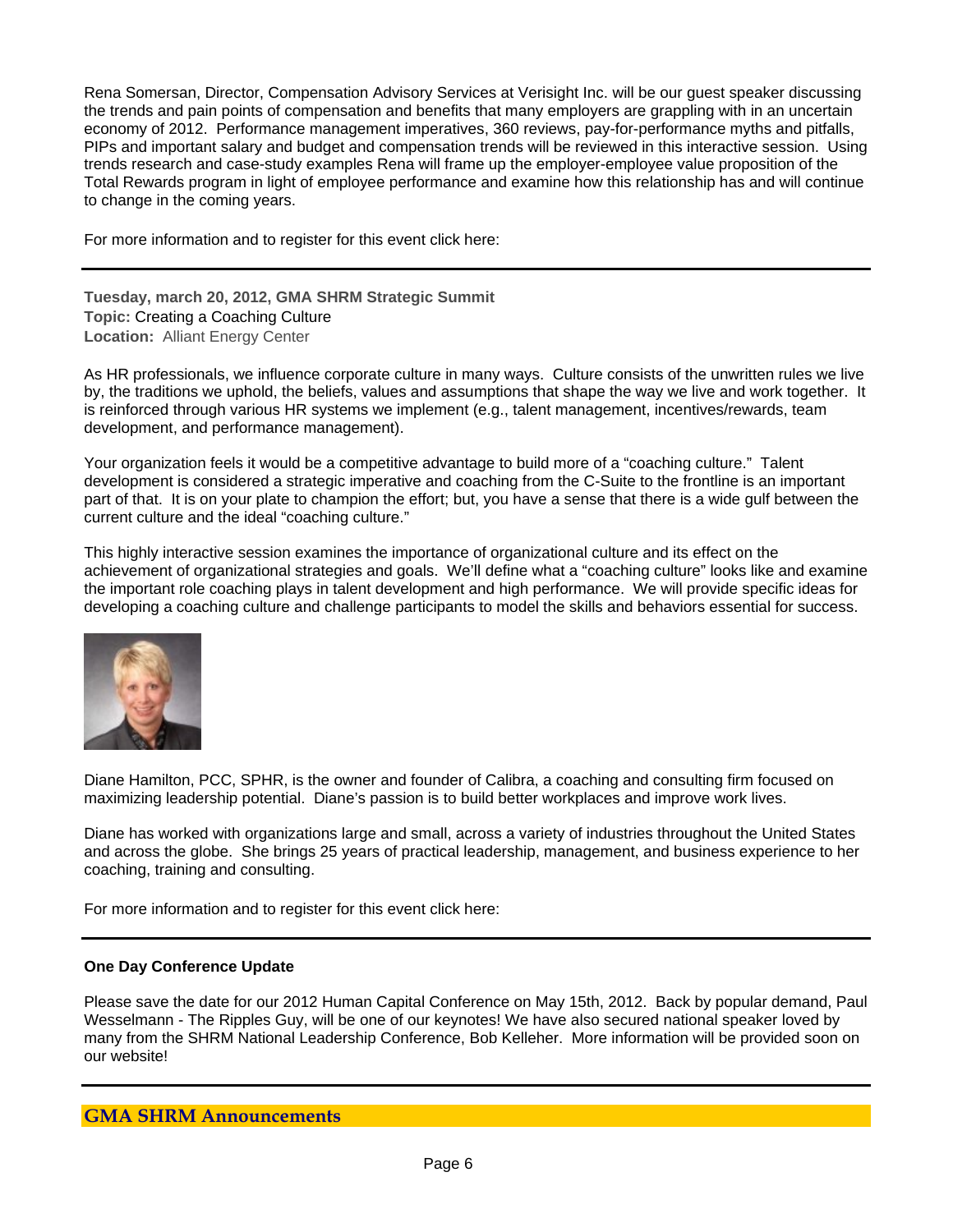#### **GMASHRM Social Media Contest – WINNERS**

The winners for our social media contest are…… **Carla Anderson**, Sr. HR Business Partner at the TDS Corporate office, and **Mandy Basham**, Human Resources Generalist at Smart Solutions, Inc. Both will receive \$50 gas cards.

Thank you to all who participated!

#### **SHRM Foundation News: Educational DVDs**

The SHRM Foundation has created a series of educational DVDs that feature real-world case studies of successful companies that align HR strategy with corporate business objectives. The DVDs are distributed free of charge to SHRM chapters, educators and businesses. The SHRM Foundation also offers a discussion guide and PowerPoint presentation for use in SHRM chapter programming, staff trainings, or executive education sessions. The HR Certification Institute has approved many of the DVDs for one hour of credit, when used with the companion materials as part of a 1-hour educational session (see the Foundation website for details).

The Foundation's newest DVD, *Doing Well by Doing Good: Global Sustainability at Aditya Birla Group* describes the Aditya Birla Group's ongoing investment in social and economic development in the communities in which they operate.

Other DVDs include *Once the Deal is Done: Making Mergers Work,* an inside look at the successful merger of Bupa Australia, now the nation's largest privately managed health care health insurance group.World Economic Forum: Creating Global Leaders, *Seeing Forward*, which focuses on succession planning at 3M; *Trust Travels: The Starbucks Story*; *Ethics: The Fabric of Business* (profiling Lockheed Martin); *Fueling the Talent Engine: Finding and Keeping High Performers* (profiling Yahoo!); and *HR In Alignment: The Link to Business Results*  (profiling Sysco Food Services Company). The DVDs are available for viewing online.

For more information about the DVDs, visit the "SHRM Foundation Products" section of the SHRM Foundation's website at www.shrm.org/foundation. The DVD series is made possible by your tax-deductible contributions to the SHRM Foundation.

## **GMA SHRM Member News**

#### **GMA SHRM Member Spotlight**

#### **Andrea Whitcomb**

#### **Where do you currently work?**

I currently work at TASC. I have been there since April 2010.

#### **How long have you been in the Human Resource field?**

In my current position, my focus is on operational support of the Customer Care department. This involves supporting our Director of Customer Care and all the leadership staff, reporting all phone system information, hiring for seasonal positions (66 this year in 3 locations!), travel arrangements, event planning, and a multitude of other things.

#### **What is the focus of your position?**

I have been in the Human Resources field, mainly recruiting for about 1 ½ years. I have a BBA in Human Resources and Marketing from UW-Milwaukee.

#### **Which of your career accomplishments makes you proudest?**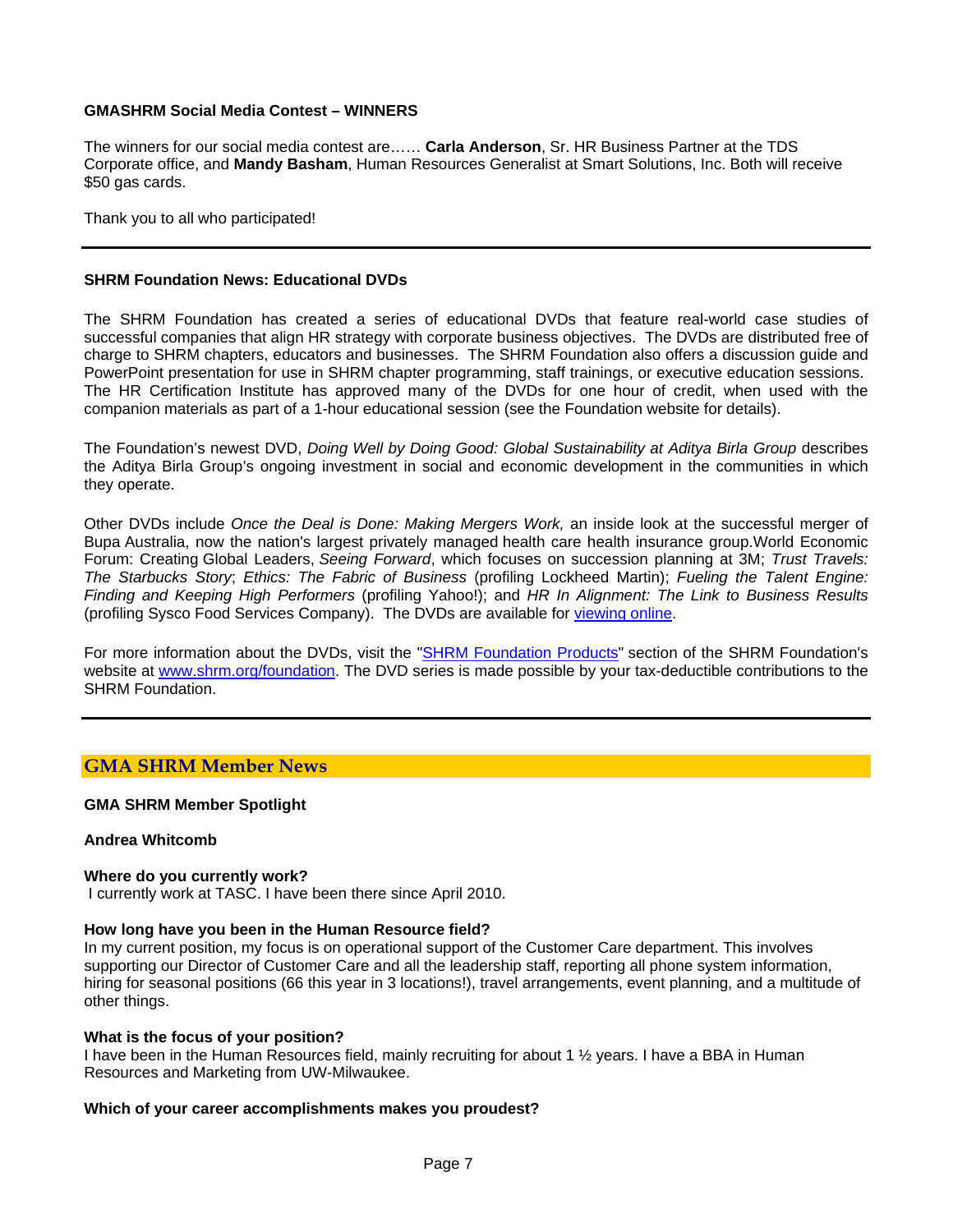The accomplishment that makes me the proudest is my involvement with United Way. Over the past year, I have helped plan two large fundraisers for United Way which were two of the top fund raising events in our company's history. This year I am the co-chair of our United Way Committee at TASC and am hoping to make this year's events bigger and better than ever!

#### **What is the best advice you've ever received?**

The best advice I ever received was to never limit yourself from the opportunities that arise. You never know where they may lead you.

### **Why did you decide to join GMA SHRM?**

I decided to join GMA SHRM because I wanted to be more involved in our business community. It gives you a chance to network and find out what other companies are involved with. Everyone has great knowledge and experience and that allows us to keep growing and learning in our field.

### **Welcome New Members!**

GMA SHRM welcomes the following members who joined our chapter in December 2011.

| <b>Emily</b>  | <b>Allen</b>     |                                       | The Douglas Stewart.Co                 |
|---------------|------------------|---------------------------------------|----------------------------------------|
| <b>Cheryl</b> | <b>Butler</b>    |                                       | Fiscal Assistance of Dane County, Inc. |
| Abby          | Coyle            | <b>Talent Acquisition Coordinator</b> | <b>QBE the Americas</b>                |
| <b>Becky</b>  | <b>Haker</b>     | <b>Operational Support Specialist</b> | <b>TASC</b>                            |
| <b>Ashley</b> | Langley          | <b>Talent Acquisition Consultant</b>  | <b>QBE the Americas</b>                |
| <b>Daniel</b> | <b>McAlvanah</b> | Attorney                              | Axley Law Firm                         |
| <b>Sheila</b> | <b>Schultz</b>   | <b>Employment Coordinator</b>         | <b>Attic Angel Community</b>           |

### **Movin' Up**

*Have you started with a new company? Has your organization recently promoted you to a new position? Or do you want to recognize a new person or promotion within your department? If so, we want to hear about it. Send us an e-mail, and we'll publish your good news in the next HR InTouch!* 

#### **In Transition**

*If you are a member who is in between jobs, or who is currently employed but seeking new positions or career paths, write us a brief description of your skill set, areas of expertise, what you're looking for, etc. Send us an email. We'll publish your information in the next HR InTouch.* 

### **GMA SHRM Member Poll**

Do you have a burning HR question that you'd like to see featured on our GMA SHRM Member Poll? If so, please submit your questions to Tara Conger at tconger@firstchoicedental.com

#### **HR InTouch Guidelines**

#### *Article Writing:*